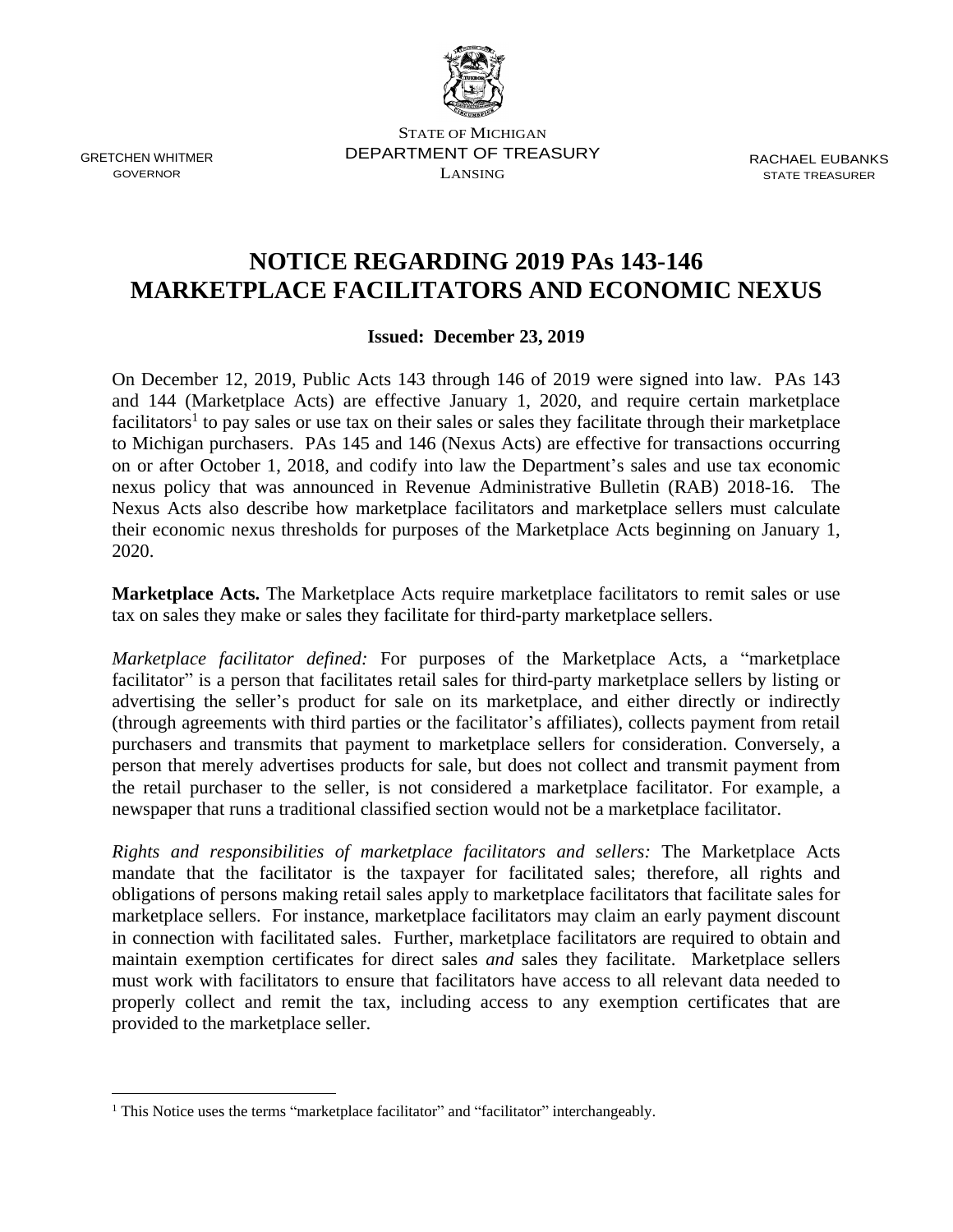*Liability:* The Marketplace Acts provide that only the marketplace facilitator will be held liable for sales it facilitates, unless the facilitator can demonstrate that its failure to collect and remit the appropriate amount of tax was due to incorrect or insufficient information provided by a marketplace seller. If such a failure occurs, the marketplace seller is liable for the tax. A marketplace facilitator is not liable for tax on sales it facilitates to the extent that it can demonstrate to the Department's satisfaction that the marketplace seller already remitted the tax to the Department on the transaction.

*Audits:* Generally, and regarding facilitated sales, the Department may only audit the facilitator for those facilitated sales. However, if the marketplace seller provides incorrect or insufficient information to the extent that the facilitator is no longer liable for the tax, the Department may audit the marketplace seller.

*Returns:* Marketplace facilitators must report all direct and facilitated sales combined on one return; no separate reporting is required or permitted at this time. A marketplace seller should not report sales made through a marketplace facilitator on its return. Consequently, a marketplace seller that *only* makes sales through a marketplace facilitator is not required to register for sales or use tax and is not required to file returns.

*Sales excluded from the Marketplace Acts:* Sales of telecommunications services are not subject to the Marketplace Acts. Sales of rooms or accommodations, if the accommodations provider is registered for sales or use tax, are also not subject to the Marketplace Acts. The seller of these services or accommodations is required to report and remit tax as it had prior to enactment of the Marketplace Acts; marketplace facilitators should not report or remit tax on these sales.

*Effective date and penalty waiver:* The Marketplace Acts are effective beginning January 1, 2020. However, upon request, the Department will waive failure to file or deficiency penalties for tax due on sales facilitated by a marketplace facilitator for returns due on or before April 20, 2020. Penalties will not be waived for direct sales made by facilitators during this timeframe.

## **Nexus Acts.**

*Economic nexus:* The Nexus Acts codify the Department's economic nexus policy announced in RAB 2018-16. Specifically, they provide that a seller that has gross receipts exceeding \$100,000 or that has 200 or more separate transactions into Michigan in the previous calendar year has nexus with Michigan. The Nexus Acts also provide that they do not alter physical presence nexus standards or the nexus presumptions provided for under MCL 205.52b or MCL 205.95a. Consistent with RAB 2018-16, these standards codify the effective date of October 1, 2018. More information regarding the Department's economic nexus policy may be found at [www.Michigan.gov/remotesellers.](http://www.michigan.gov/remotesellers)

*Returns:* The Nexus Acts provide that a person that only makes sales for purposes of resale (i.e., no retail sales) is not required to register for sales or use tax or file returns.

*Marketplace facilitators/sellers nexus:* The Nexus Acts provide that for purposes of calculating economic nexus thresholds, a marketplace facilitator shall include **both** its direct sales and sales it facilitates for marketplace sellers. Likewise, a marketplace seller must include its direct sales and sales it makes on marketplaces in calculating its sales volumes for purposes of economic